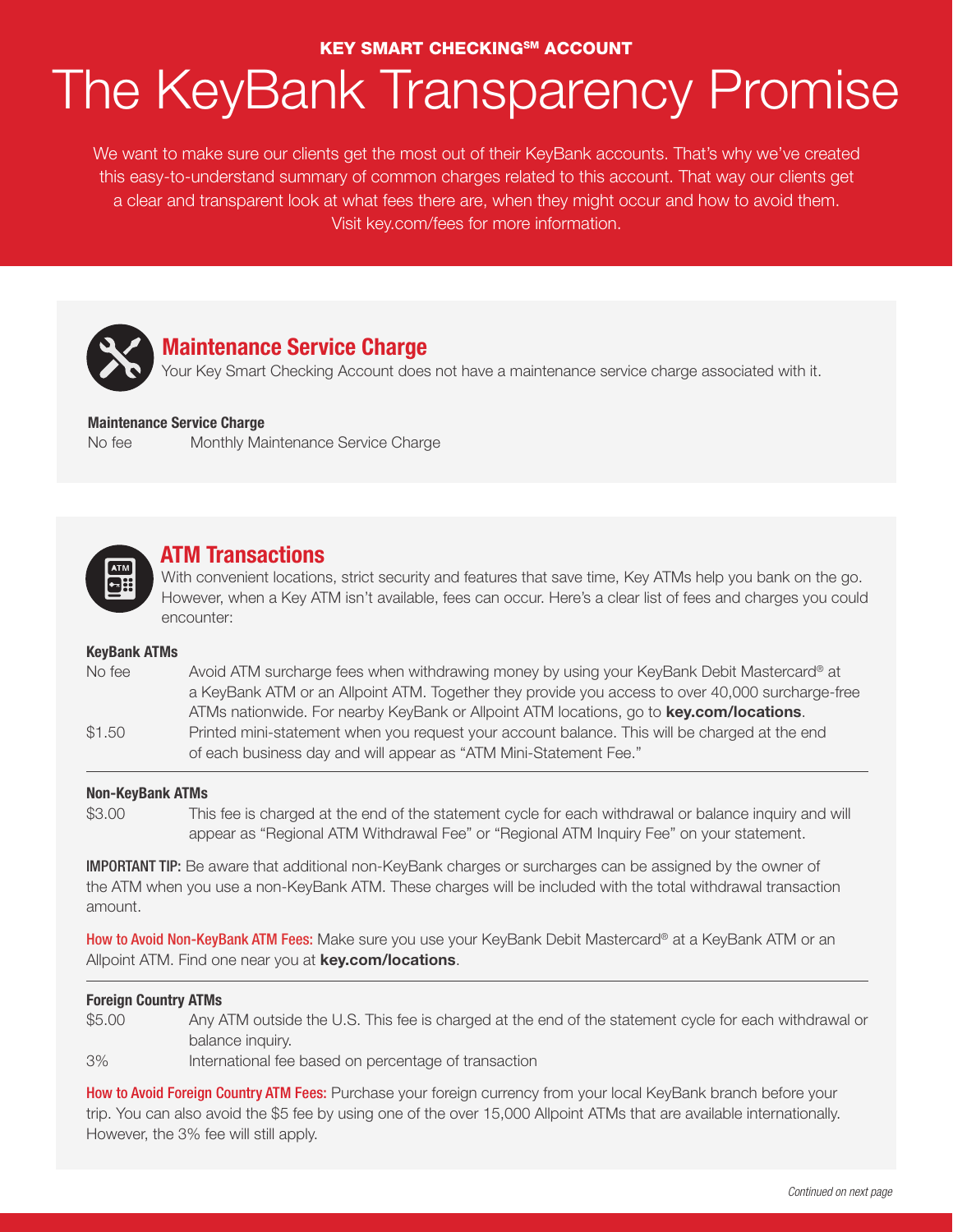

## **Overdrafts and Non-Sufficient Funds**

Despite careful planning, overdrafts sometimes happen. Here's a straightforward look at a list of fees and charges you could encounter:

#### **Overdraft and Non-Sufficient Funds Fees**

We assess these fees based on the number of times overdraft or non-sufficient funds transactions have occurred in *the current statement cycle plus the previous 11 statement cycles. If you'd like more information about overdraft and non-sufficient funds transaction fees, and how you can avoid them, please visit key.com/odinfo.*

- \$33.00 Per transaction, for the first two overdraft or non-sufficient funds transactions in the current or last 11 statement cycles. This will appear as "Overdraft Item or Return Item Charge" on your statement.
- \$38.50 Per transaction, for 3+ overdraft or non-sufficient funds transactions in the current or last 11 statement cycles. This will appear as "Tier 2 Overdraft Item or Return Item Charge" on your statement.
- \$28.50 Extended overdraft service charge that occurs when your account remains overdrawn for 5 consecutive business days.

*Please refer to your account agreement for important information about the order in which Key posts transactions to your account.*

#### **How to Avoid Overdrafts**

*There are a number of ways to avoid overdraft and/or non-sufficient funds fees:*

*Track Your Balance –* It's easy to do with Key online and mobile banking.

**Set Up Account Alerts –** They'll let you know when deposits or payments are posted to your account, or when your account goes below a particular balance.<sup>1</sup>

*Use Overdraft Protection –* Link your Key Smart account to another KeyBank account, such as a savings account, Preferred Line of Credit, Home Equity Line of Credit<sup>2</sup> or credit card. Your linked account will automatically transfer funds to your Key Smart account to cover any overdrafts. If overdraft protection is linked to a savings account, then there is no transfer fee. If you choose to link to a credit product, an overdraft protection transfer fee may apply, but you may save money by avoiding overdraft fees and any non-sufficient funds fees that could be charged<sup>3</sup>.

#### **When Your Deposits Are Available**

*Different types of deposits (cash, direct deposit, checks) become available at different times:*

*Same Business Day –* Direct deposits of electronic payments such as Social Security benefits and payroll. Cash deposits made at a KeyBank ATM. Check deposits made at a KeyBank ATM (\$100.00 will be available immediately, with the rest posting the following day).

**Next Business Day –** Checks drawn on KeyBank (in some instances funds may be available on the same business day of deposit). Check deposits made through the KeyBank mobile app. Remaining balances from checks deposited the prior day.

*A business day is Monday - Friday, not including holidays. Exceptions may apply.*